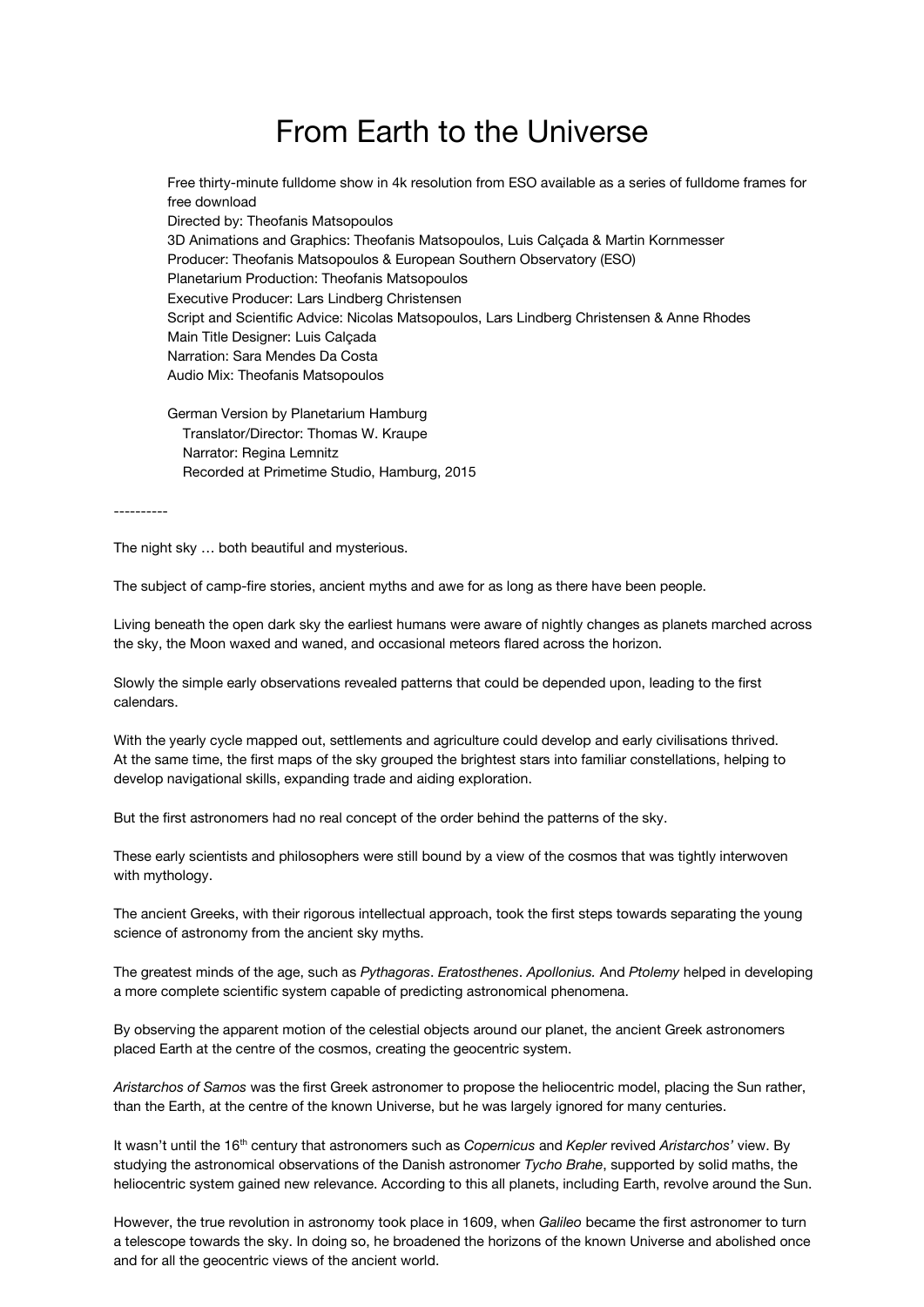Today, scientists have huge telescopes, supported by state-of-the-art instrumentation and sophisticated software, to study the Universe and discover its secrets.

These telescopes have mirrors with diameters of 8 to 10 metres across and they can detect objects as they were just a few 100 million years after the Universe we know began in the Big Bang!

For the best results, these giant telescopes are most often located in remote mountain regions above much of the atmosphere and away from widespread urban light pollution.

With their help we can see deep into space and through the fog of time to reveal a Universe inconceivable to the people of the ancient world. A Universe which is vibrantly active and violent, and where the game of life and death is played out on a scale that humbles all who observe it.

In the last fifty years, we have reached out into space, leaving the bonds of gravity behind and opened a new era of exploration.

Thanks to the space programme we have seen our planet from an outsider's perspective, as a fragile, pale blue world orbiting the Sun, frighteningly vulnerable in the cold and hostile environment of space.

Space technology has altered our way of life, and changed our perception of the world, from a place defined by maps and borders, to that of a small and insignificant body in space.

The benefits derived from the space programme have a value many times higher than the cost and effort involved.

With space exploration came the technology that has placed telescopes above the atmosphere of our planet. Space telescopes that can record a fresh view of the Universe, observing in wavelengths that cannot penetrate the Earth's atmosphere.

Each new generation of telescopes, from Galileo's first simple instruments that showed us the moons of Jupiter, to the Hubble Space Telescope, has opened new windows on the Universe, and challenged our understanding. Step by step we have been displaced from the centre of the world and placed as exiles on the edge of a vast and inhospitable Universe.

Today, we know that the Sun is an average dwarf star with a diameter of just under one and a half million kilometres, and that it lies one hundred and fifty million kilometres from Earth.

The Sun is a sphere of gas, with a core where temperatures and pressures are so high that the nuclear fusion of hydrogen is triggered, converting lighter elements to heavier elements, all the while pumping out energy into space.

Energy that warms and sustains the Earth, supporting life in all its oceans, and across continents.

Periodically, on the surface of the Sun, a localised strong magnetic field forms, creating a sunspot. Here energy can accumulate, which is then often released into space in the form of huge explosions, known as flares.

Solar flares can be accompanied by a burst of high energy particles flung out into space, sometimes reaching Earth and disrupting communications, as well as generating spectacular northern and southern lights.

Currently the Sun is in a very stable state and will continue to radiate energy at a steady rate for another 5 billion years or so. But eventually the fuel powering the core will run out, and the Sun will slowly cool and expand to become a red giant, engulfing all the inner planets, including the Earth.

Mercury is the closest planet to the Sun, a lifeless world with a very thin atmosphere.

Its surface is littered with craters created by collisions with tens of thousands of asteroids and comets.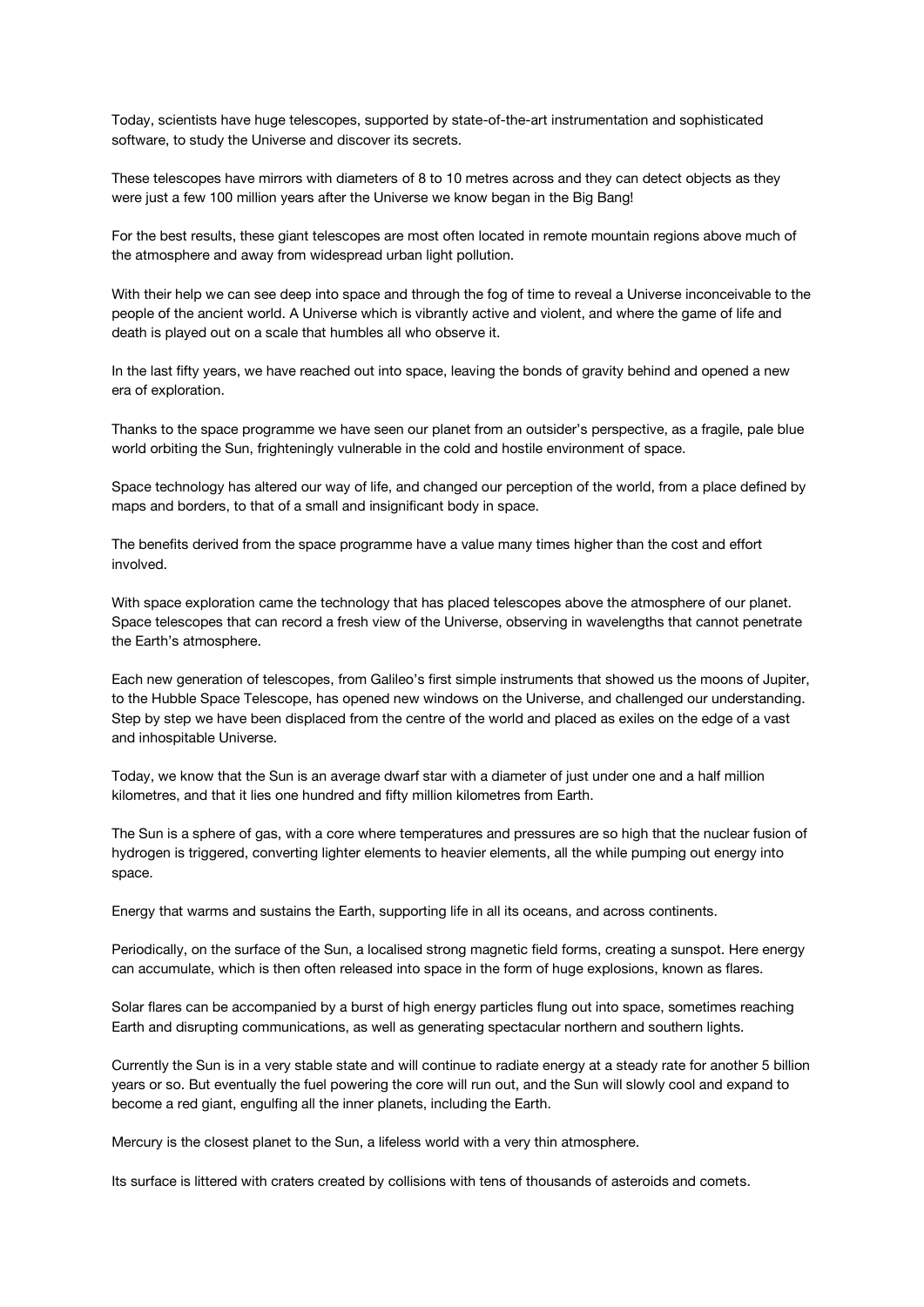In 2004, scientists sent the space probe Messenger to Mercury to study this alien world. Messenger has provided a wealth of scientific data as well as high resolution images of the surface of the planet.

Venus is roughly the same size as Earth but its atmosphere is choked with greenhouse gases and sulphuric acid. As a result, its surface temperature reaches a searing 400 degrees Celsius.

Venus undergoes intense geological activity, with vast lava outflows continuously transforming its surface. Through these processes, Venus's crust is totally renewed every few hundred million years.

The third planet from the Sun is the Earth, with its liquid water oceans and oxygen-rich atmosphere. The Earth is an oasis of evolved life in the Solar System.

The Moon is our natural satellite, roughly 4 times smaller than Earth and lacking an atmosphere. The Moon's surface is covered in craters which, as on Mercury, are the result of thousands of collisions during the early stages of the formation of the Solar System.

The Moon is the only celestial object that has been visited by manned space missions. Mars is the fourth planet from the Sun and the closest to Earth, at a distance of about 70 million kilometres away at its closest approach.

Scientists have been exploring Mars systematically for the last 40 years and we now know many of its secrets. We have mapped its surface remotely, showing its numerous craters, enormous extinct volcanoes and its deep canyons.

There was almost certainly water on the red planet long ago. Now, only small quantities of underground water remain. It is possible that a simple form of life could persist somewhere below the surface. Scientists continue to explore Mars with small remote-controlled vehicles, and it will be the target of several future manned missions.

Jupiter is the largest planet in the Solar System, with a diameter of more than 11 times that of the Earth. Its atmosphere is dense and very dynamic and is mainly composed of hydrogen, helium and methane. One easily identifiable feature of its atmosphere is the great red spot, a huge storm, twice the size of Earth, which has lasted for hundreds of years.

Among Jupiter's varied collection of satellites are two of particular interest: Europa, which hides a large ocean of water beneath its icy surface, and Io, with its many volcanoes and continuous lava outflows.

Saturn is perhaps the most impressive planet in the entire Solar System thanks to its majestic ring system.

Saturn's rings are made up of pieces of rock and ice, mainly from former satellites that were torn apart by the planet's gravity.

One of Saturn's moons, Titan, is an interesting world. Scientists have detected an atmosphere rich in organic matter and a surface with lakes of liquid methane.

The next planet out from the Sun is Uranus, which also has a large, but less dramatic ring system. The outermost planet in the Solar System, Neptune, looks quite like Uranus yet has a much more active atmosphere.

Beyond Neptune is a region containing dwarf planets such as Pluto, Eris, Makemake and Haumea.

These dwarf planets, as well as probably hundreds more as yet undiscovered, and thousands of smaller objects, are located in a large zone at the edge of the Solar System called the Kuiper Belt.

Further in, between Mars and Jupiter, the asteroid belt contains thousands of asteroids of various shapes and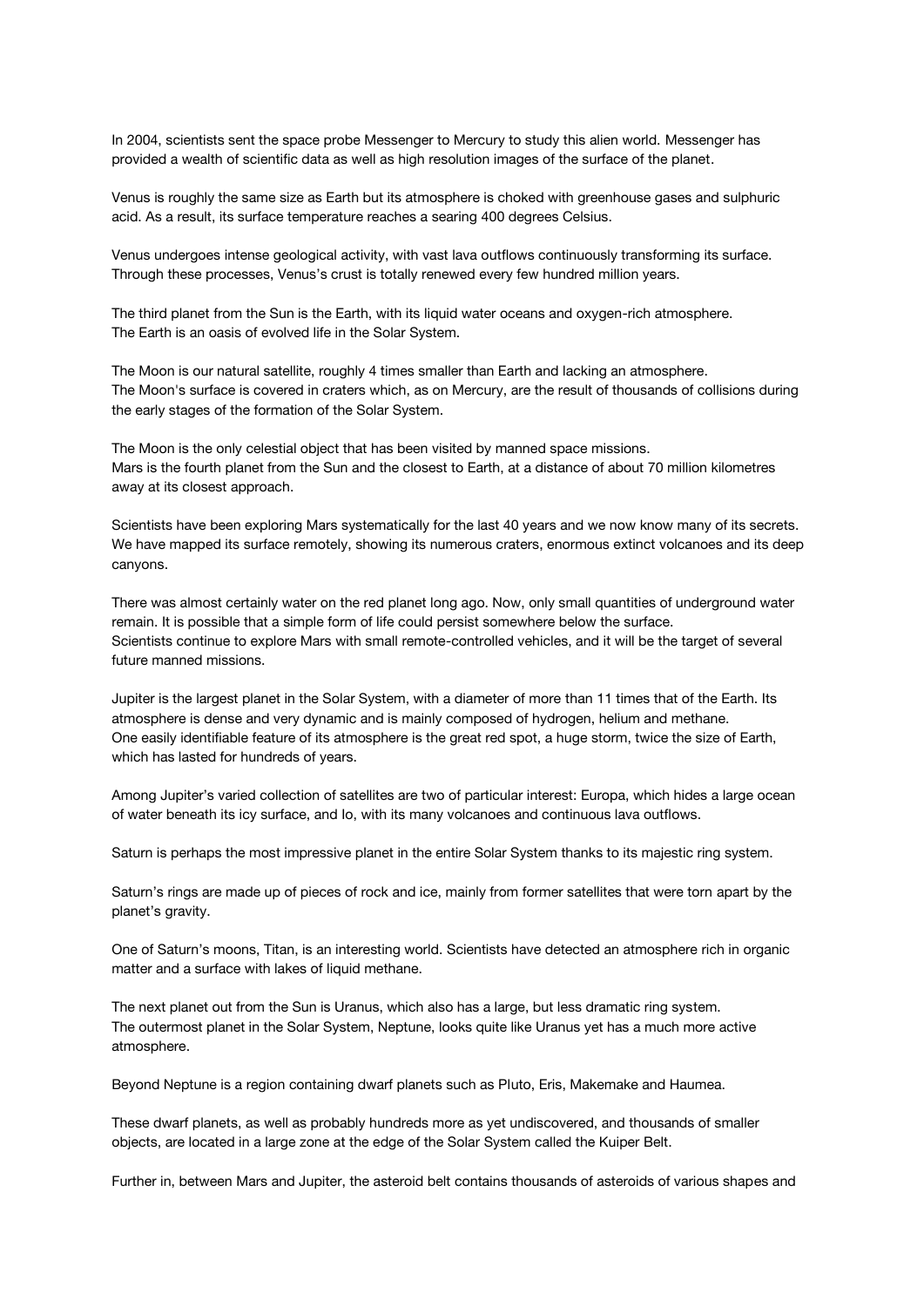sizes.

Space probes have managed to approach some of them and study them in detail.

One probe even landed on the asteroid Eros and analysed its surface.

Finally, there are a huge number of celestial objects composed of ice and dust that we sometimes see from Earth as comets.

In the past, their presence in the sky was thought to herald destruction and political upheaval.

The Sun and its planets belong to a giant complex of at least two hundred billion stars that make up our galaxy, the Milky Way.

Recently, we have detected planets in orbit around other stars in our galaxy, and the study of these new and sometimes exotic worlds is a burgeoning field of observational astronomy.

Stars come in many different types and sizes, but none of them live forever. Their lifetimes range from a few million to billions of years. But when their fuel is exhausted, they die.

Most of the time they do so in a violent manner, leaving behind exotic stellar remnants such as white dwarfs, neutron stars and black holes.

Stars usually form in groups called stellar clusters, which fall into two categories: globular or open clusters. Globular clusters have a high concentration of stars, tightly bound into a ball by gravity, and their age can be deduced from the distribution of the types of stars within each cluster, giving astronomers a key to their history.

They are very common objects within galaxies. Some giant elliptical galaxies can host up to thirty thousand globular clusters.

Open clusters contain a smaller number of stars, all of much the same age.

Stars in open clusters are loosely bound by gravity. Such clusters lose some or even all of their stars to the effects of gravity from other star clusters or gas clouds as they orbit the Milky Way's centre.

In general, open clusters survive for a few hundred million years.

Between the stars there are huge clouds of interstellar dust and gas.

The gas in these nebulae consists of hydrogen, helium and other ionised gases.

There are reflection nebulae, emission nebulae and dark nebulae.

If conditions are right these clouds can also collapse under their own gravity, until nuclear fusion ignites and new stars are born.

The great act of creation continues to this day.

Planetary nebulae are a type of emission nebula that are created when stars similar to the Sun expand, eject their outer layers and eventually become white dwarfs.

Supernova remnants are a special type of nebula which enrich interstellar space with the heavy chemical elements indispensable to the creation of life. These remnants are the last surviving traces of the spectacular final demise of high-mass stars.

Our galaxy is a spiral galaxy, 150 000 by 30 000 light-years in size.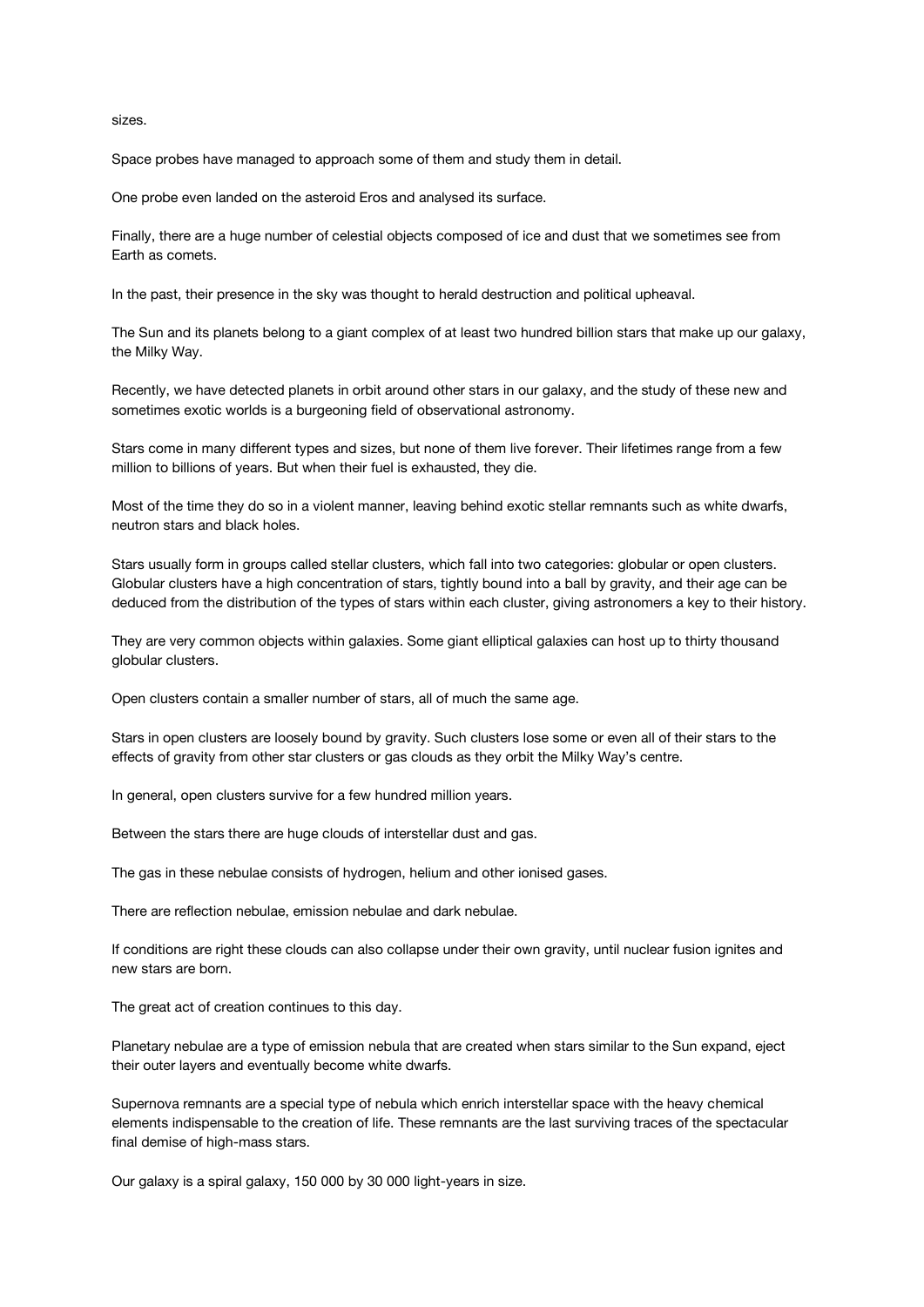At it's centre, a colossal black hole with a mass of about four million suns is lurking.

Enormous as it is, the Milky Way is far from the only galaxy in the Universe. There are hundreds of billions of galaxies, and they come in all shapes and sizes.

Elliptical galaxies are typically made up of older stars.

Spirals are usually composed of a bright nucleus and two spiral arms extending outwards from the galaxy's centre.

A quarter of all observed galaxies are spirals.

Galaxies with no specific shape are called irregulars. Their dust and gas content is huge.

Most irregular galaxies began as spirals or ellipticals but were deformed by the gravitational pull of other galaxies.

Under the influence of gravity, galaxies have a tendency to form groups, clusters and super clusters.

Within groups and clusters of galaxies, interactions and collisions are regular occurrences, which can distort the shape of the interacting galaxies, and even change the course of their evolution.

The Universe of galaxies is one that is in constant motion, a sweeping cosmic dance which, although beautiful, reveals the violence at its heart.

It appears that the Universe was created in a tremendous expansion — the Big Bang — almost 14 billion years ago. Since then, the Universe has been expanding, and today its expansion not only continues, but is accelerating.

But despite all that we have learned, many of the greatest questions about the creation and the eventual demise of the Universe remain unanswered.

We live in a vast and violent Universe that exceeds human measures and imagination, but is governed by firm physical laws that allow the extraordinary complexity we call life to arise.

From our vantage point, on a pale blue planet, orbiting an undistinguished star, far from the centre of our galaxy, we are privileged to be able to look out and seek the answers to these grand questions of existence.

----------

Footage and Images:

Milky Way Credit: T. Matsopoulos Original Image:N. Risinger (skysurvey.org)

Peering Through The Looking Glass Credit: ESO/B. Tafreshi

Mayan Calendar Credit: T. Matsopoulos

Chinese Star Map Credit: T. Matsopoulos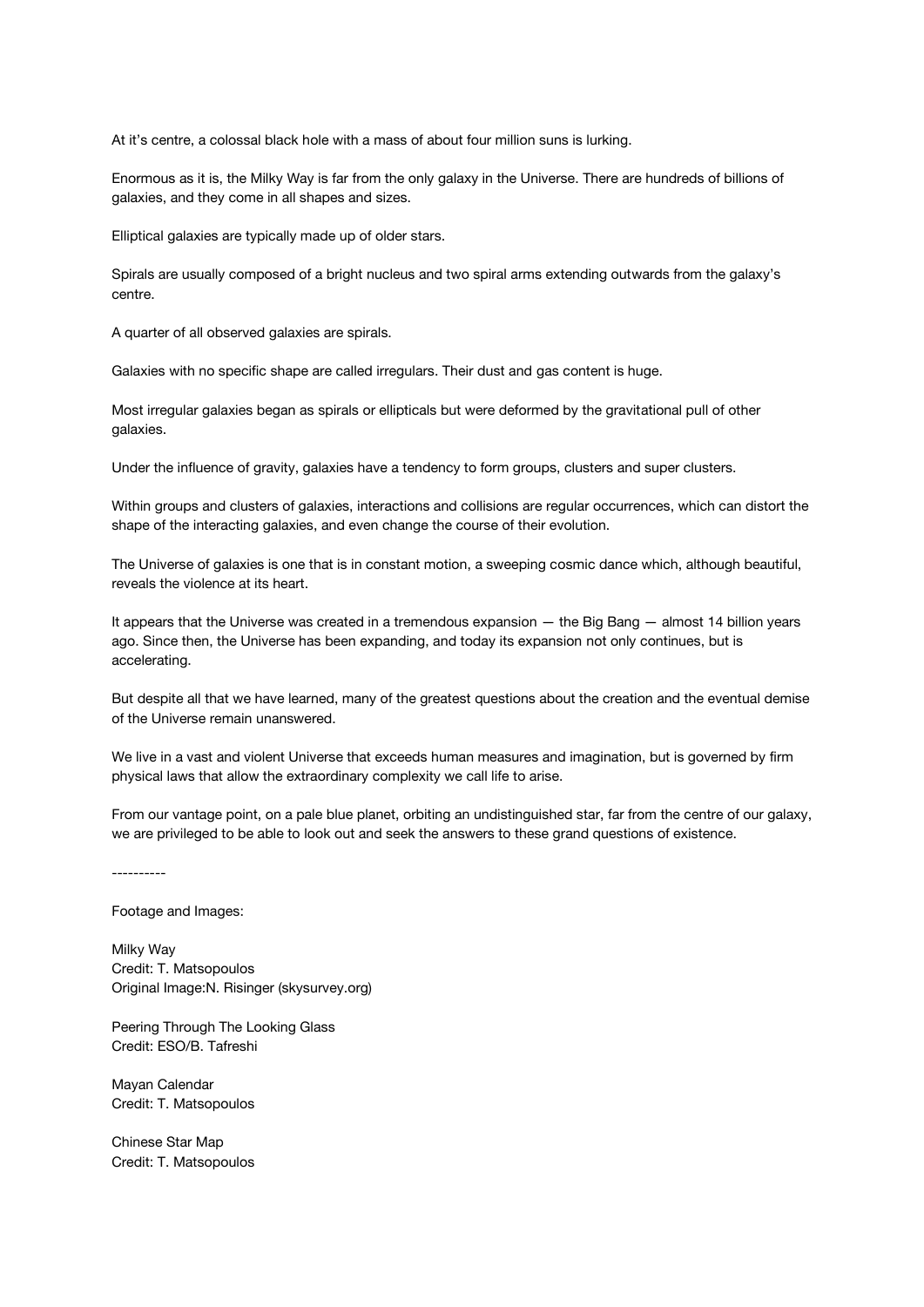Cosmic Hole Credit: ESO/B. Tafreshi

Digital Visualization of Ancient Greek Temple Credit: T. Matsopoulos

Galileo Credit: T. Matsopoulos

Galileo Videos Credit: ESA/Hubble (M. Kornmesser & L. L. Christensen) R.S. Newall Telescope N.O.A.

Credit: T. Matsopoulos National Observatory of Athens

VLT with Milky Way Credit: Luis Calçada & N. Risinger (skysurvey.org)

UT Interior in Action with MUSE Credit: ESO/B.Tafreshi (twanight.org)

UHD NTT Time-lapse Credit: ESO/B. Tafreshi

Paranal Fish-Eye Time-lapse Credit: ESO/B. Tafreshi (twanight.org)

Carl Zeiss Aristarchos Dome N.O.A. Credit: T. Matsopoulos National Observatory of Athens

Unveiling Our Cool Universe in Ultra HD Credit: ALMA (ESO/NAOJ/NRAO)/B. Tafreshi (twanight.org)

ALMA Fulldome UHD Time-lapse Credit: ALMA (ESO/NAOJ/NRAO)/B.Tafreshi (twanight.org)

La Silla Fish-eye View Credit: ESO/B. Tafreshi

STS-135 Atlantis Credit: George Fleenor (GeoGraphics Imaging)

Space Shuttle Discovery Credit: T. Matsopoulos Original Image: NASA Earth Picture: NASA / The Gateway to Astronaut of Earth

Earth from the JEM Window Credit: NASA / The Gateway to Astronaut of Earth

Astronauts in Space Credit: T. Matsopoulos Original Image: NASA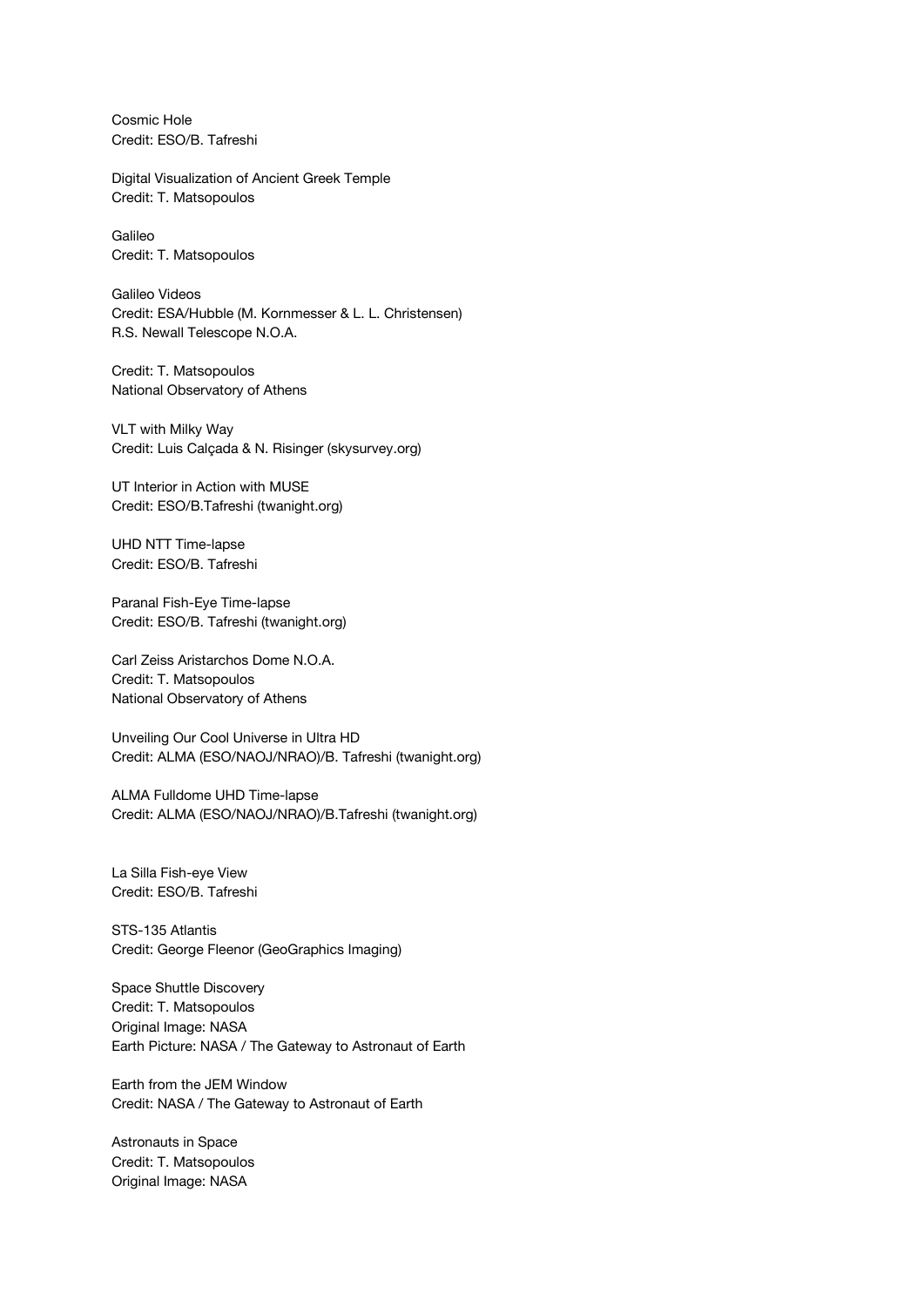Earth Time-lapse: NASA / The Gateway to Astronaut of Earth

From Atlantic Ocean to Kazakhstan Credit: NASA / The Gateway to Astronaut of Earth

International Space Station Credit: T. Matsopoulos Original Image: NASA Earth Time-lapse: NASA / The Gateway to Astronaut of Earth

Artist's impression of Hubble over Earth Credit: NASA/ESA

FullDome clip of the Sun Credit:NASA/SDO/M. Kornmesser/L. Calçada

Sun Scenes Credit: T. Matsopoulos Time-lapse and Images Credits: NASA / Goddard Flight Center Scientific Visualization Studio

The Coronal Mass Ejection strikes the Earth Credit: NASA/Goddard Space Flight Center Scientific Visualization Studio Visualization Credits: Greg Shirah (NASA/GSFC), Lead Animator Horace Mitchell (NASA/GSFC), Animator Tom Bridgman (GST), Animator

**Mercury** Mercury 3D Space Scene Credit: T. Matsopoulos

Messenger 3D Model and Messenger Pictures Credit: NASA Milky Way Picture: ESO/S. Brunier

Venus Venus 3D Space Scene Credit: T. Matsopoulos Venus Textures Credit: NASA Milky Way Image: ESO/S. Brunier

Earth Earth 3D Space Scene Credit: T. Matsopoulos Earth Textures Credit: NASA Milky Way Image: ESO/S. Brunier

Fly Above Earth Credit: NASA / The Gateway to Astronaut of Earth

Moon Phases Credit: NASA/LROC/M.Kornmesser

Moon Landscapes Credit: NASA, T. Matsopoulos

Mars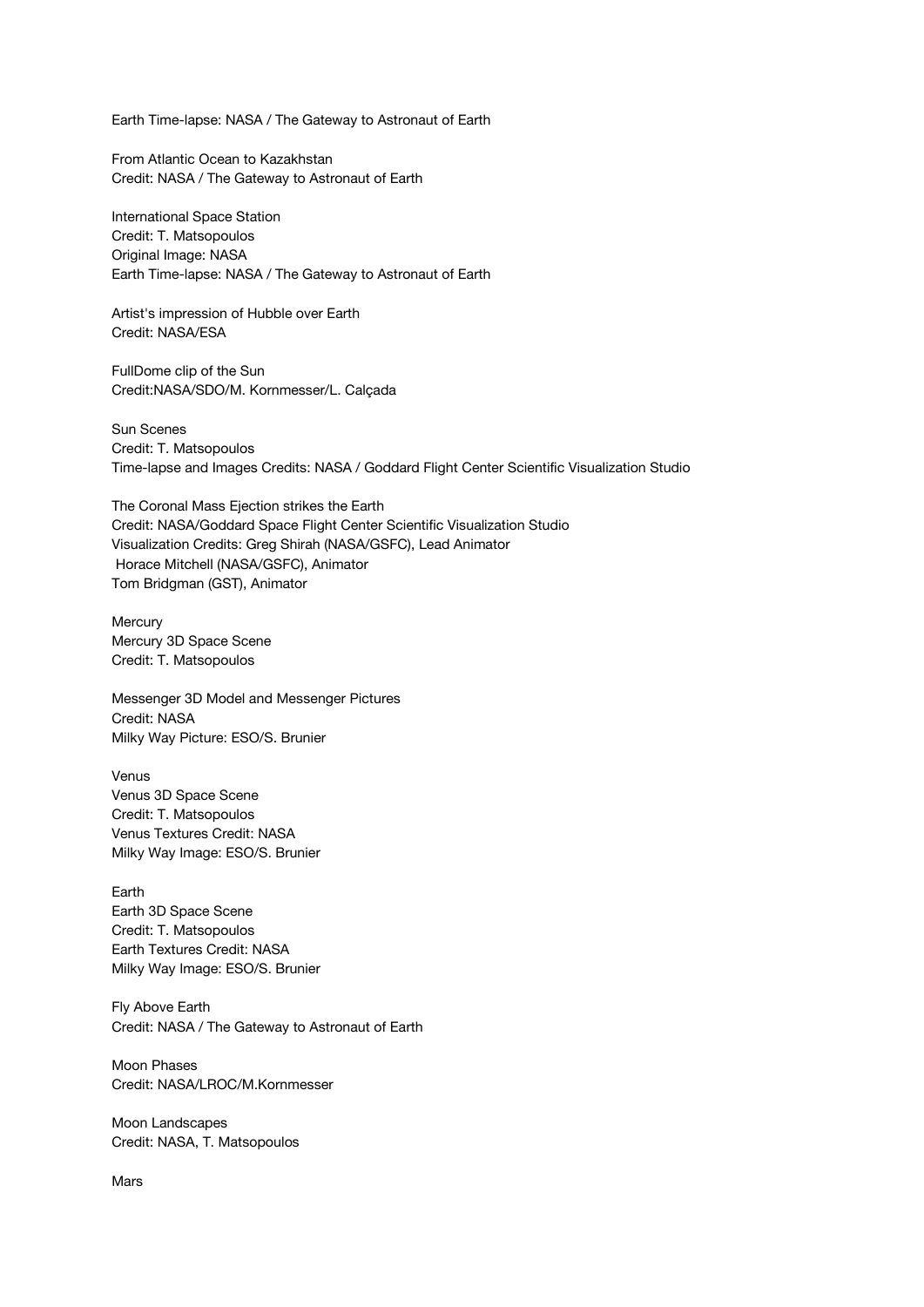Credit: NASA/M.Kornmesser

Water On Mars Credit: ESO/M. Kornmesser, T. Matsopoulos

Mars Panorama Credit: T. Matsopoulos,Mahdi Zamani Mars Landscape Image: NASA

Jupiter Jupiter 3D Space Scenes Credit: T. Matsopoulos Jupiter Textures: NASA Milky Way Image: ESO/S. Brunier

Saturn Saturn 3D Space Scene Credit: ESA/Hubble (M.Kornmesser & L. Calçada), T. Matsopoulos Milky Way Image: ESO/S. Brunier

Titan Space Scene Credit: T. Matsopoulos Textures: NASA Milky Way Image: ESO/S. Brunier

Uranus - Neptune Uranus - Neptune 3D Space Scene Credit: T. Matsopoulos Textures: NASA Milky Way Image: ESO/S. Brunier

Kuiper Belt Planets Credit: T. Matsopoulos Textures/Images: NASA Milky Way Image: ESO/S. Brunier

Asteroids Asteroids 3D Space Scenes Credit: T. Matsopoulos 3D Models : NASA Milky Way Image: ESO/S. Brunier

Comet Hale Bopp Credit: ESO/E. Slawik

Comet NEAT Image Credit: National Science Foundation (Kitt Peak National Observatory)

Milky Way Galaxy Credit T.Matsopoulos Image Credit: NASA, JPL

Exoplanet Kepler 22 Credit: T. Matsopoulos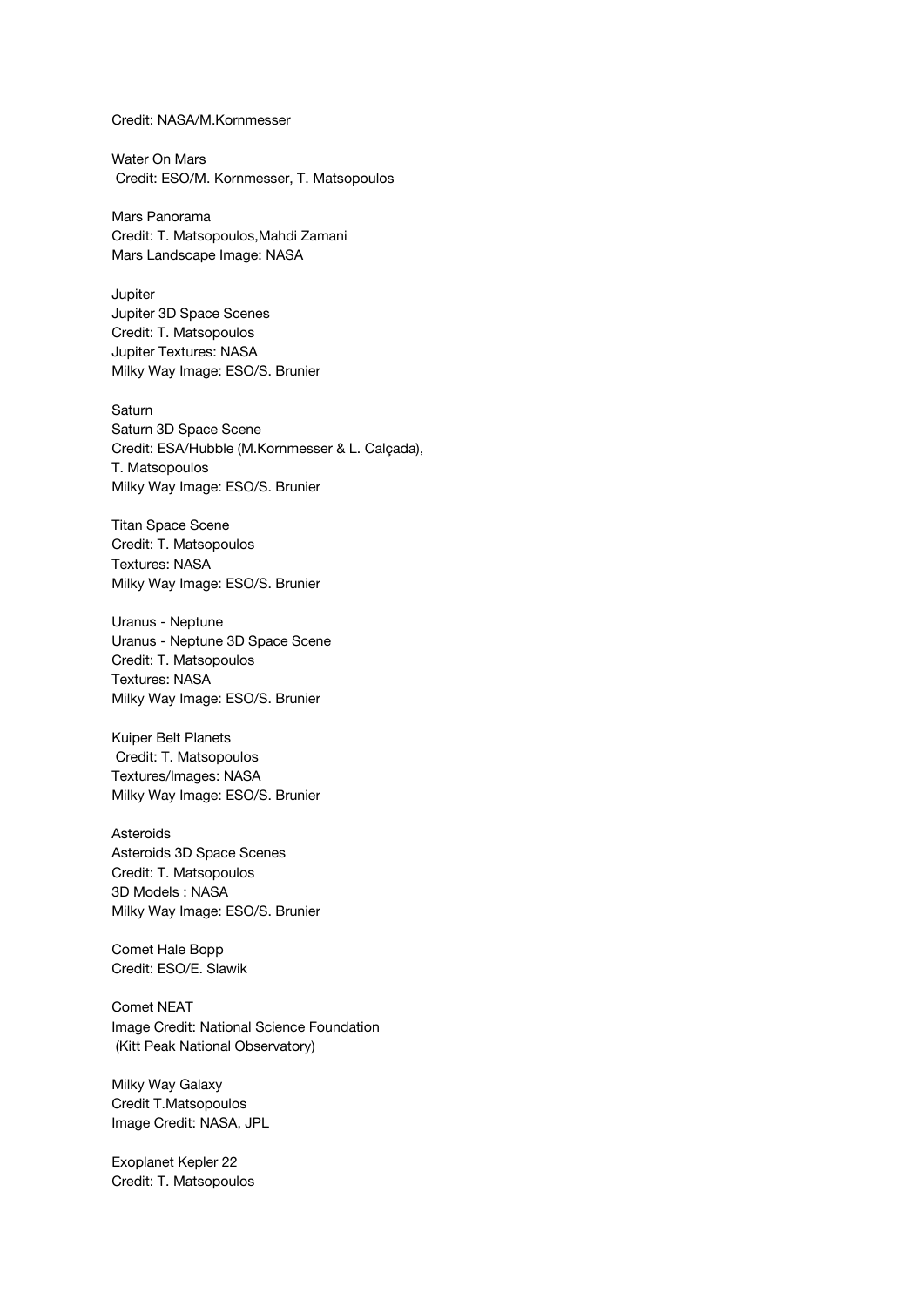Original Image: ESO, M. Kornmesser/ Nick Risinger

Star field/Supernova Explosion Credit: T. Matsopoulos Video Credits: ESA/Hubble (M. Kornmesser) and ESA/NASA and Felix Mirabel (the French Atomic Energy Commission & the Institute for Astronomy and Space Physics/Conicet of Argentina)

Milky Way Fly Inside Credit: T. Matsopoulos Milky Way Image: ESO/S. Brunier Globular cluster (artist's impression) Credit: ESO/M.Kornmesser/L. Calçada. Background image: N. Risinger (skysurvey.org)

NGC 7006 Cluster Credit: T. Matsopoulos Original Image: ESA/Hubble, NASA

Pleiades Cluster Credit: T. Matsopoulos Original Image: NASA/ESA/AURA/Caltech

 Messier 7 Custer Credit: T. Matsopoulos Original Image: ESO

IC 2944 Credit: T. Matsopoulos Original Image: ESO

NGC 2264 and the Christmas Tree Cluster Credit: T. Matsopoulos Original Image: ESO

Eagle Nebula Credit: T. Matsopoulos Original Image: NASA, ESA and The Hubble Heritage Team

Mystic Mountain Nebula Credit: T. Matsopoulos Original Image: NASA, ESA, M. Livio and the Hubble 20th Anniversary Team

Helix Nebula Credit: T. Matsopoulos Original Image: ESO

Dumbbell Nebula Credit: T. Matsopoulos Original Image: T.Matsopoulos

Crab Nebula Credit: T. Matsopoulos Original Image: ESO

Simulation of Gas Cloud Approaching the Black Hole at the Center of the Milky Way